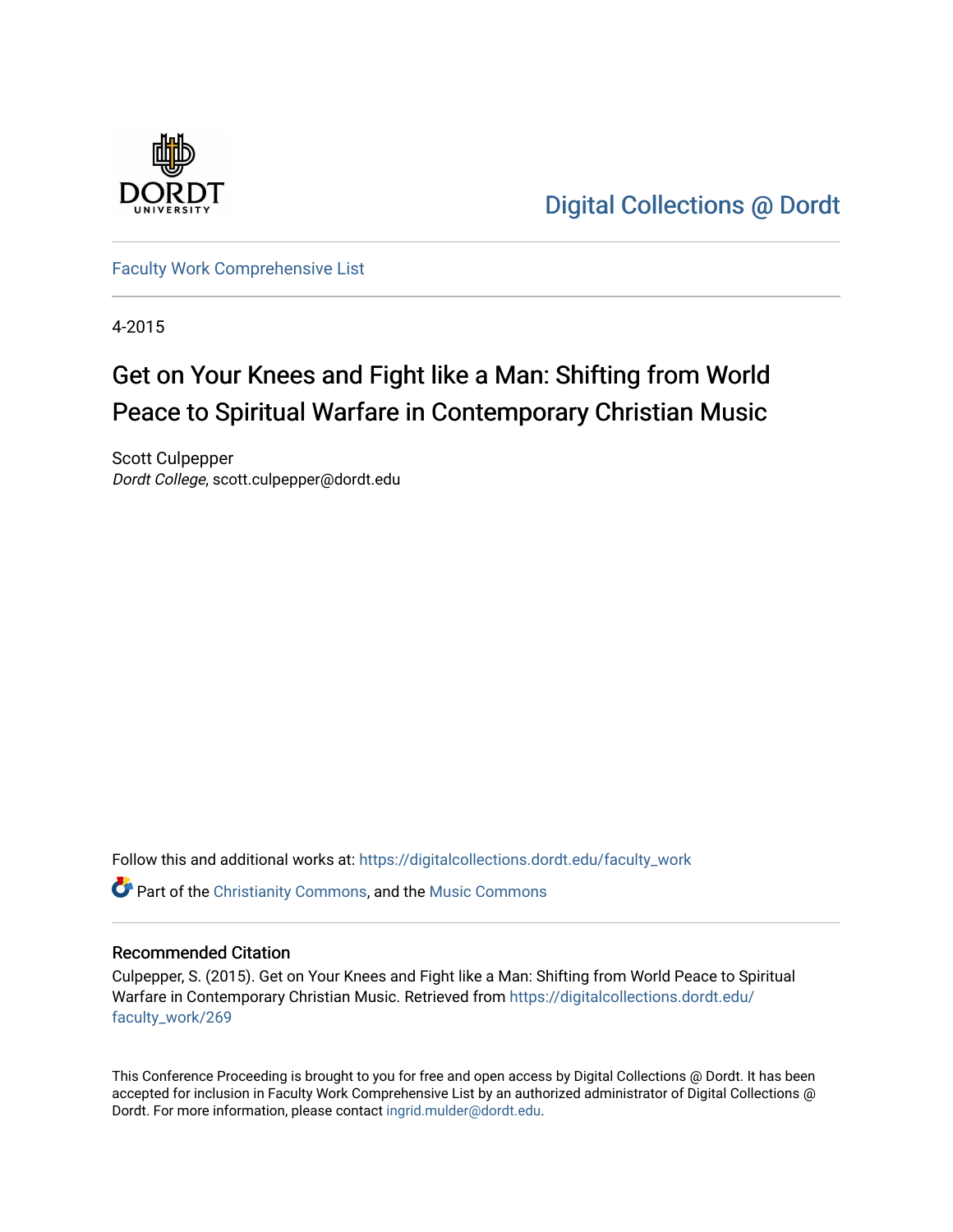## Get on Your Knees and Fight like a Man: Shifting from World Peace to Spiritual Warfare in Contemporary Christian Music

### Keywords

contemporary Christian music, spiritual warfare, militarism, Christian rock music

#### **Disciplines**

Christianity | Music

#### **Comments**

Paper presented at the Upper Midwest Regional Meeting of the American Academy of Religion at Luther Seminary in St. Paul, MN. The conference was held on April 17 and 18, 2015.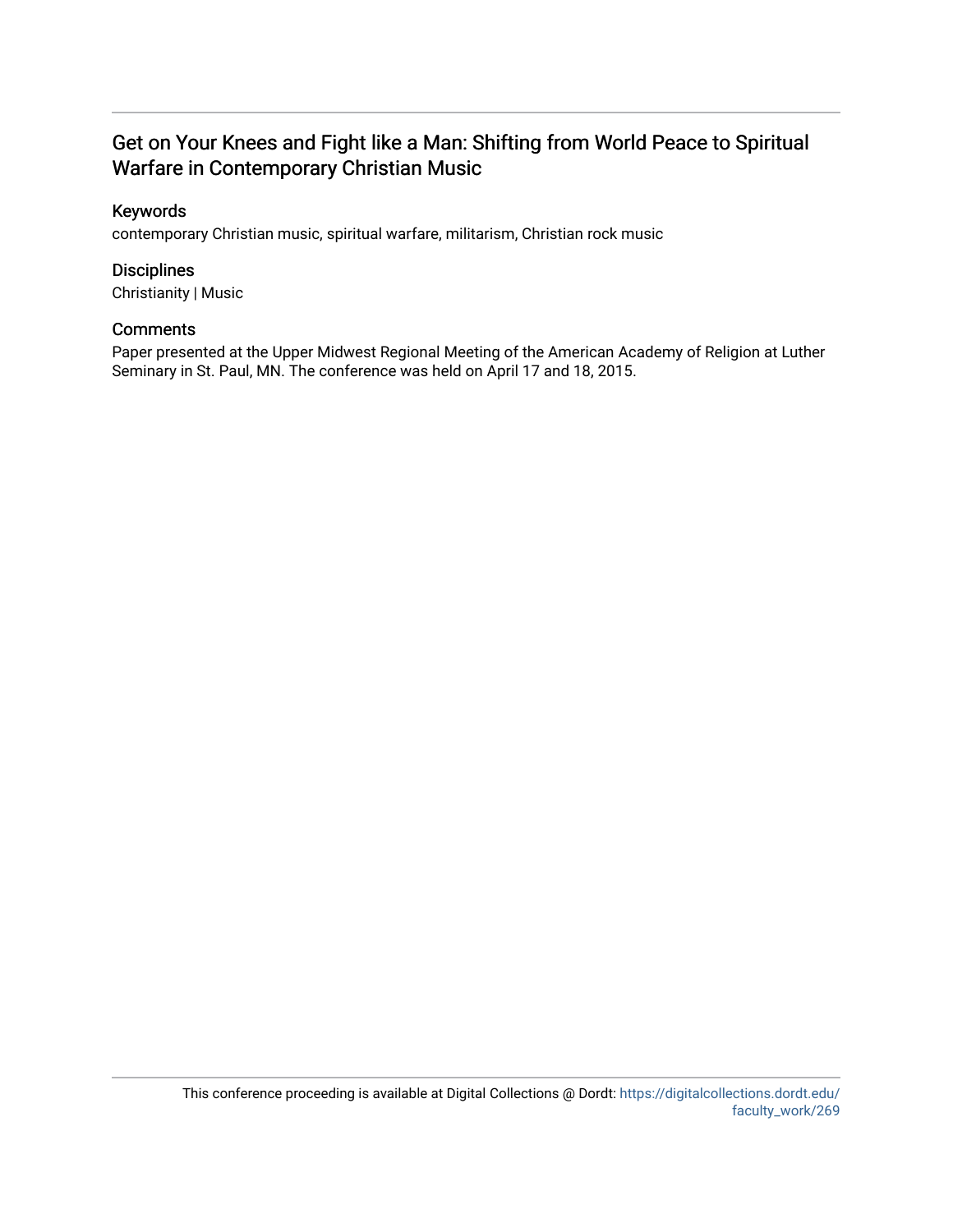### **Get on Your Knees and Fight like a Man: Shifting from World Peace to Spiritual Warfare in Contemporary Christian Music**

#### **Presented by Scott Culpepper, Ph.D.**

The contemporary Christian rock group Petra dedicated an entire album to the theme of spiritual warfare when they released *This Means War* in 1987. With a title track that channeled John Milton's *Paradise Lost* in its depiction of Satan's expulsion from heaven and a song that urged spiritual warriors to "Get on Your Knees and Fight Like a Man," Petra united their driving guitar riffs with an appeal to take the fight to spiritual enemies. Those spiritual enemies were the sinister trifecta of the world, the flesh, and the devil himself. Victory in this conflict was already achieved through the crucifixion and resurrection of Jesus Christ. Bob Hartman, Petra's lead guitarist and lyricist, portrayed Jesus as the Julius Caesar of the universe in the anthem "He Came, He Saw, He Conquered." Hartman wrote:

> He came, he saw, he conquered death and hell He came, he saw, he is alive and well

He was, he is, and only he forgives, he lives! $<sup>1</sup>$ </sup>

The collection concluded with "All the King's Horses and All the King's Men," a description of the apocalyptic victory of Christ over the armies of evil lifted directly from the writings of popular dispensational premillennial popularizers.

Petra serves as one of the most popular examples of Christian artists in the late eighties and early nineties who combined a heavy emphasis on themes of spiritual warfare with their driving arena rock musical style. The adoption of these themes marked a change from earlier forms of Christian music in the seventies and eighties which mirrored the counter-culture social concerns shaped by contemporary issues such as social injustice and the Vietnam War. In this

<sup>1</sup> Petra, *This Means War*, StarSong Records, 1987.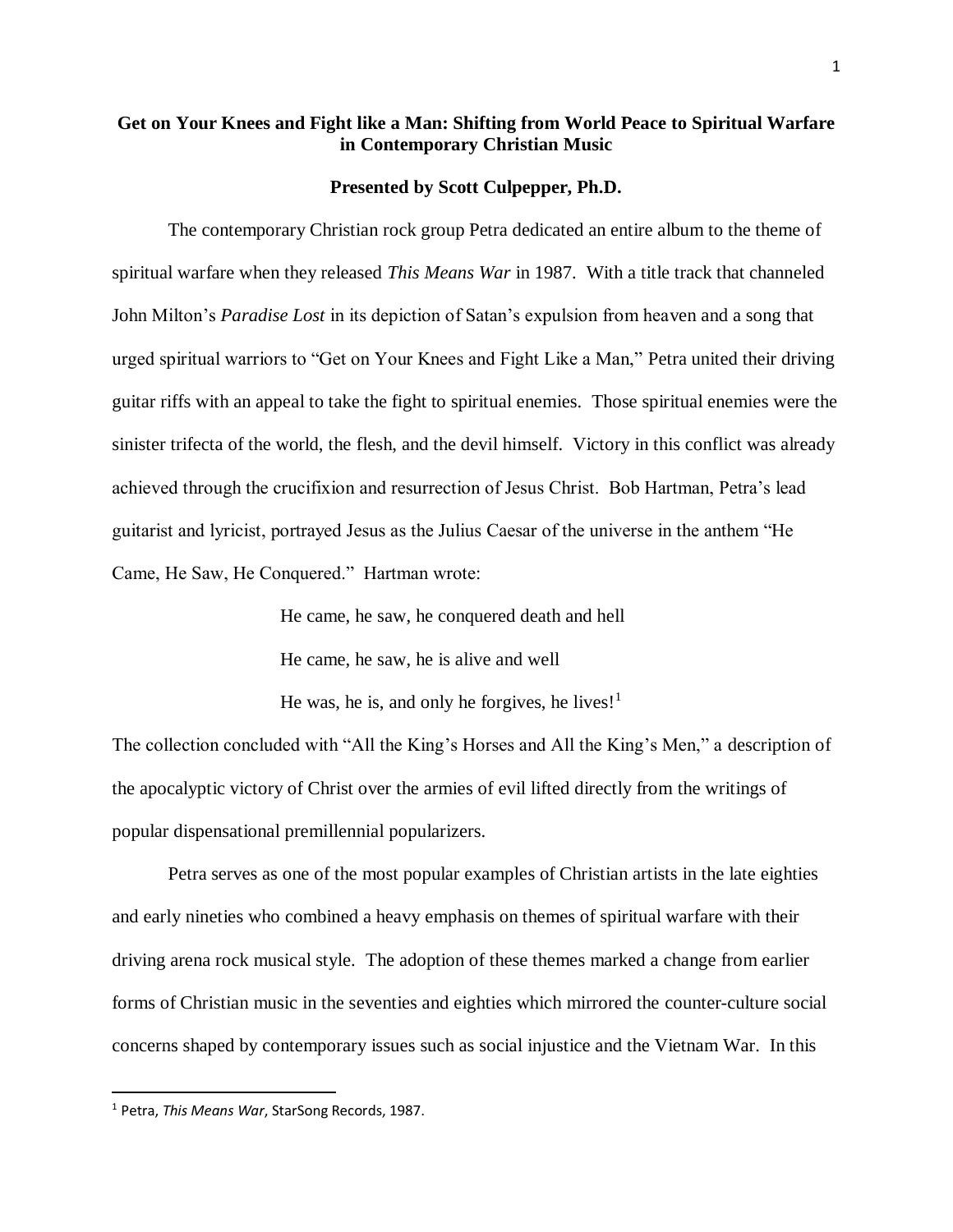presentation, we will explore how cultural and political changes in American society and the evangelical subculture shaped the adoption of spiritual warfare themes in contemporary Christian music in the late eighties and early nineties. The adoption of these themes shaped the worldviews of American evangelical Christians, particularly youth and young adults, and conditioned their responses to mainstream culture.

Contemporary Christian music emerged in the late sixties and early seventies as the musical expression of the "Jesus People" movement. The Jesus People were disaffected products of the counter-culture who abandoned a life of sex, drugs, and rock and roll to "get high on Jesus." Ministers like Chuck Smith of Calvary Chapel in Los Angeles, California and Lonnie Frisby adopted unconventional evangelistic techniques, including contemporary music with Christian lyrics to communicate the gospel in a language young people could embrace.<sup>2</sup>

The Jesus Movement was characterized by the blending of Christian theology and counter-culture ideals. This synthesis was aided by the fact that many Christian ethical ideals such as compassion for the poor, challenging corrupt power structures, and advocating world peace were compatible with counter-culture social goals. One prominent difference between the Christian treatment of these ideals and their presentation in counter-culture rock and folk music was the expectation that none of the great social problems of the day would be resolved until Jesus Christ returned. Dispensational Premillennialism, an interpretive approach to the apocalyptic sections of the Bible that had originated in Ireland at the beginning of the nineteenth century, exerted a powerful influence over young evangelical Christians in the early seventies due to the writings of prophecy popularizers like Hal Lindsey. Lindsey's *The Late Great Planet Earth*, published with coauthor C. C. Carlson in 1970, provided a popular treatment of

<sup>2</sup> Larry Eskridge, *God's Forever Family: The Jesus People Movement in America*. Oxford, UK: Oxford University Press, 2013, 1-50.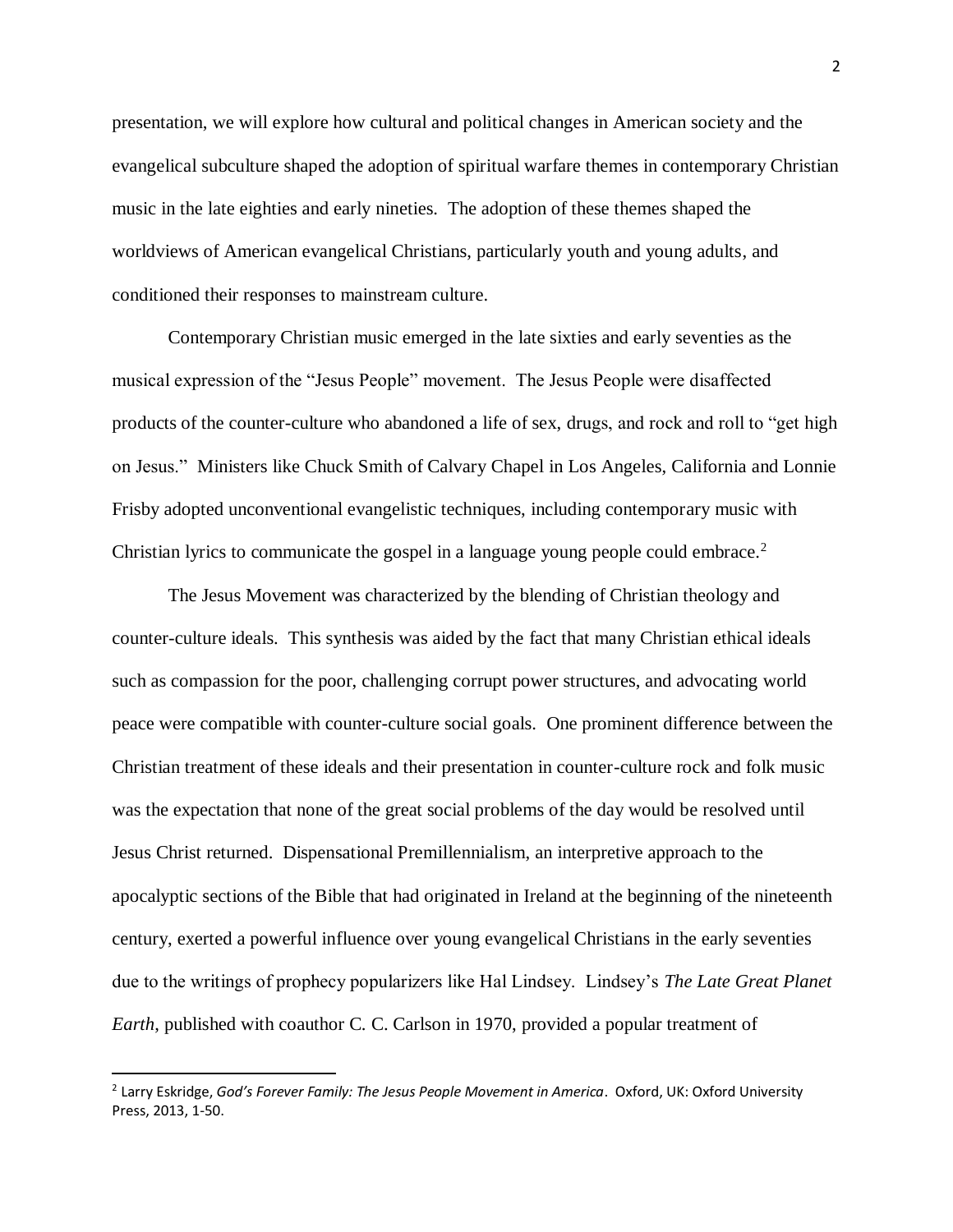dispensational prophecy in grassroots language. The book was dubbed the "No. 1 nonfiction bestseller of the decade" by the *New York Times*. 3 Because of the presence of both dispensational prophecy and counter-culture social/political activism in the DNA of the Jesus Movement, Christian music during the era tended to emphasize either gentle activism to address the needs of a war-torn hurting world or patient endurance through these harsh social circumstances until Christ returned to inaugurate his kingdom on earth.

Larry Norman has often been credited with pioneering contemporary Christian music with the release of *Upon This Rock* in 1969. Norman's first album demonstrated the combination of counter-culture communal utopianism and Christian theology typical of early contemporary Christian music. The track "I Wish We'd All Been Ready" united apocalyptic imagery with longings for world peace that foreshadowed John Lennon's *Imagine* (1971). Unlike Lennon's conception of a utopian order where there is no heaven or hell, Norman channels the dispensationalist hope that social upheaval indicated the immanence of heaven on earth in the form of Christ's return. Experiencing this heavenly utopia was dependent on coming to know Christ as personal Savior. Norman lamented the fate of those who would be "left behind" because of their refusal to believe. After relating the desperate state of the world, Norman's haunting refrain broke the terrible news that "There's no time to change your mind, the Son has come and you've been left behind."<sup>4</sup>

Petra, founded in 1972 by Bob Hartman and John DeGroff, produced music characterized by similar devotional themes and concern for the salvation of souls over social or political activism. Change in the world was the product of change in the individual heart, as in Hartman's controversially titled 1981 song "Killing My Old Man," a metaphorical allusion to Paul's

<sup>3</sup> Hal Lindsey and C. C. Carlson, *The Late Great Planet Earth*, Grand Rapides, MI: Zondervan, 1970.

<sup>4</sup> Larry Norman, "I Wish We'd All Been Ready," *Upon This Rock*, Capitol Records, 1969.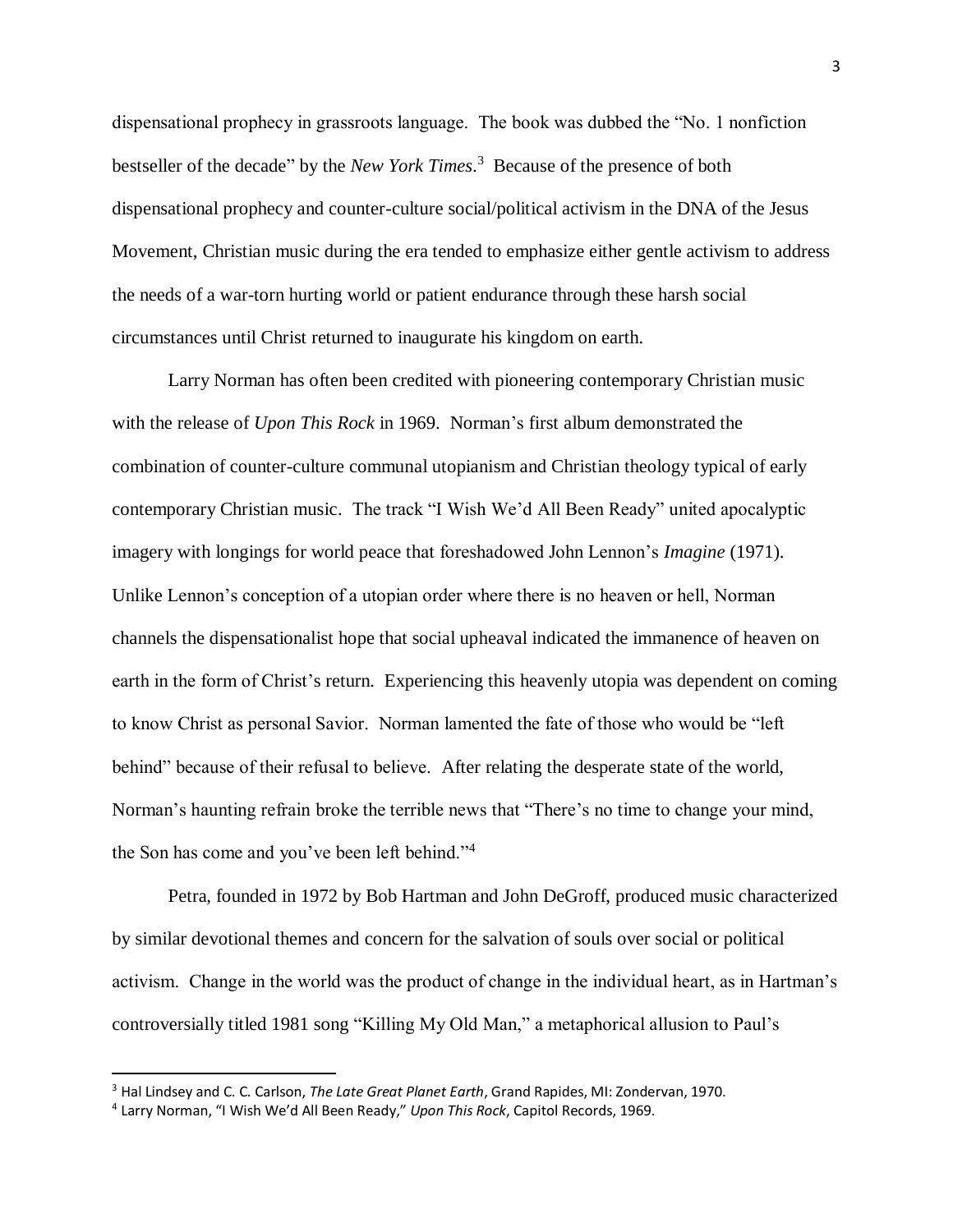admonition to the Romans in chapter 6, verse 11, to consider themselves dead to sin and alive to God. Early Petra endorsed the same dispensational premillennial theology expressed by later incarnations of the group, but tended to be less militant in their expression of these beliefs. A typical example was "Grave Robber," a song which celebrated the catching up of Christian saints to heaven popularly known as the "rapture" in evangelical circles. The focus of the song was not on apocalyptic warfare, but rather the reunion of Christians with each other and Christ in heaven. Quoting the Apostle Paul's first letter to the Corinthians, the band mocks death itself by asking, "Where is the sting, tell me where is the prize, when the grave robber comes like a thief in the night . . . And death finally dies."<sup>5</sup>

A noticeable shift began to occur in the lyrical stylings of Contemporary Christian artists as the seventies gave way to the eighties and counter-culture Jesus Freaks morphed into conservative promoters of an emerging American evangelical subculture. Conservative evangelicals were feeling increasingly alienated from mainstream American culture due to the social changes and identity politics of the sixties and seventies. Specifically, developments such as the Supreme Court decisions in the early sixties concerning religious practices in public schools, the liberalization of abortion policy after the *Roe v. Wade* decision of 1973, and disagreements with the Carter administration concerning family policy fueled conservative evangelical's sense of living under cultural siege. The bicentennial of the American founding in 1976 spurred a popular evangelical historiography that characterized the American past as an age of virtuous Christian influence in contrast to a modern America that evangelicals believed to be in swift decline. The same dispensational prophecy beliefs that motivated evangelicals to evangelism and social ministry in the late sixties and seventies also provided guidance for

<sup>5</sup>Bob Hartman, "Grave Robber," *Never Say Die*, Star Song, 1981.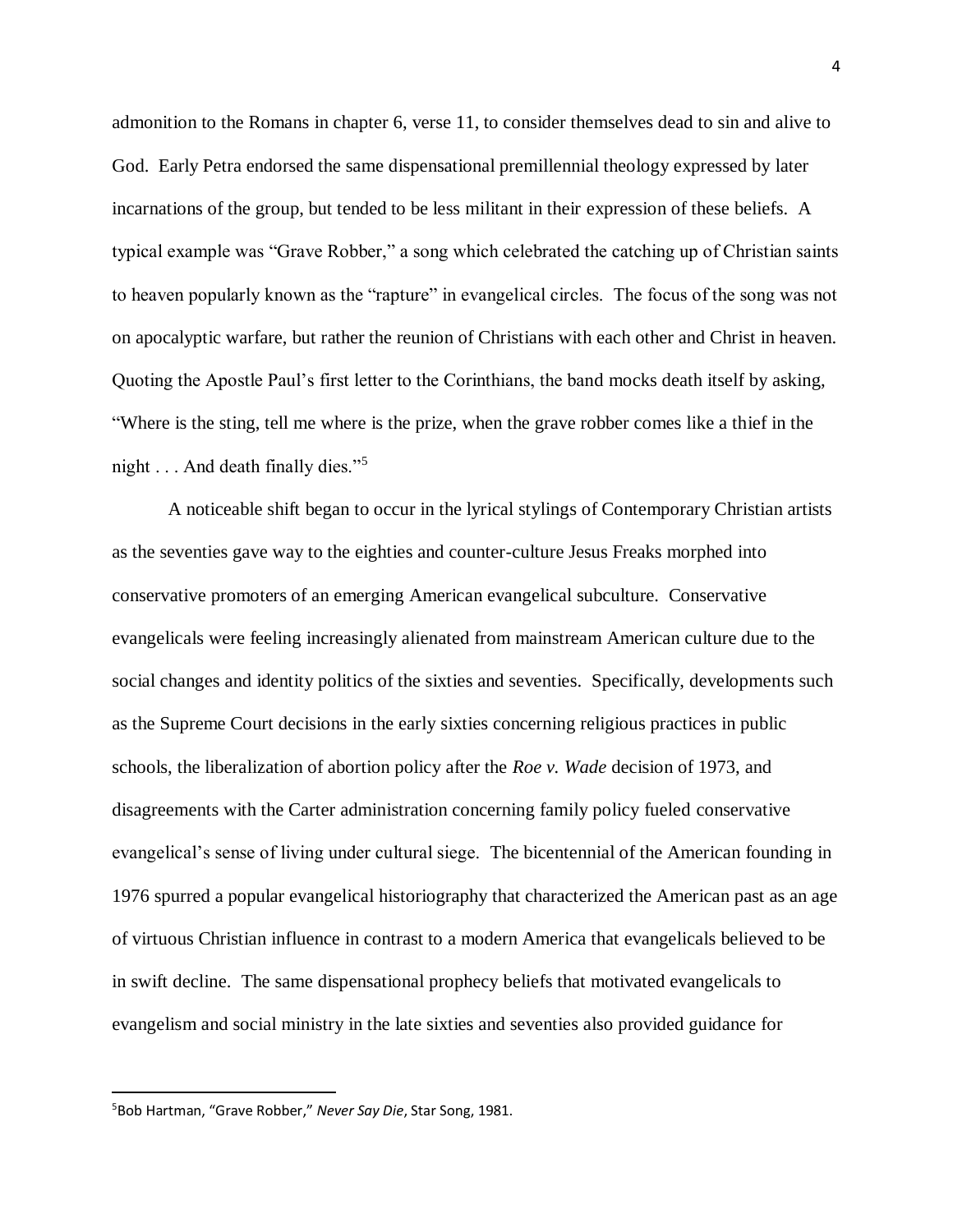understanding and resisting an increasingly hostile culture. Dispensationalist popularizers interpreted the Biblical books of Revelation and Daniel as foretelling the increasing growth of evil in the world and the ultimate rise of Antichrist before the return of Christ. As Historian Paul Boyer has illustrated in his study *When Time Shall Be No More: Prophecy Belief in Modern American Culture*, the general outlines of dispensational prophecy belief have remained somewhat consistent while the specific application of those themes has been conveniently malleable through the centuries.<sup>6</sup> The narrative of American cultural decline fit the overall dispensational outline while the flexibility of specific application within the dispensational belief system meant that it could be utilized to brand almost any cultural changes that challenged evangelical concerns as illustrative of an interconnected web of encroaching evil. This perception of encroaching evil within the system produced by the threefold spiritual enemies of the world, the flesh, and the devil was a persistent theme in the writing, preaching, and teaching of conservative evangelical leaders who shaped the popular evangelical subculture of the eighties and nineties. It also became a central theme in the music of the Christian artists whose Biblical interpretations and worldviews were shaped by these evangelical leaders. Spiritual warfare themes found fertile soil particularly in the music of Christian rock and heavy metal groups who were seeking to take the gospel to American youth. Many possible reasons exist for this natural synthesis of Christian rock and metal with spiritual warfare themes in the eighties and nineties.

Christian rock musicians needed themes that were appropriate for the driving rhythms of rock and metal music. Secular rock tended to advocate rebellion, resistance to authority, and nonconformity. Spiritual warfare themes channeled youthful tendencies towards rebellion into a different sort of nonconformity. Through Christian rock and metal music Christian youth were

<sup>6</sup> Paul Boyer, *When Time Shall Be No More: Prophecy Belief in Modern American Culture*, Cambridge, MA: Harvard University Press, 1994, 46-80.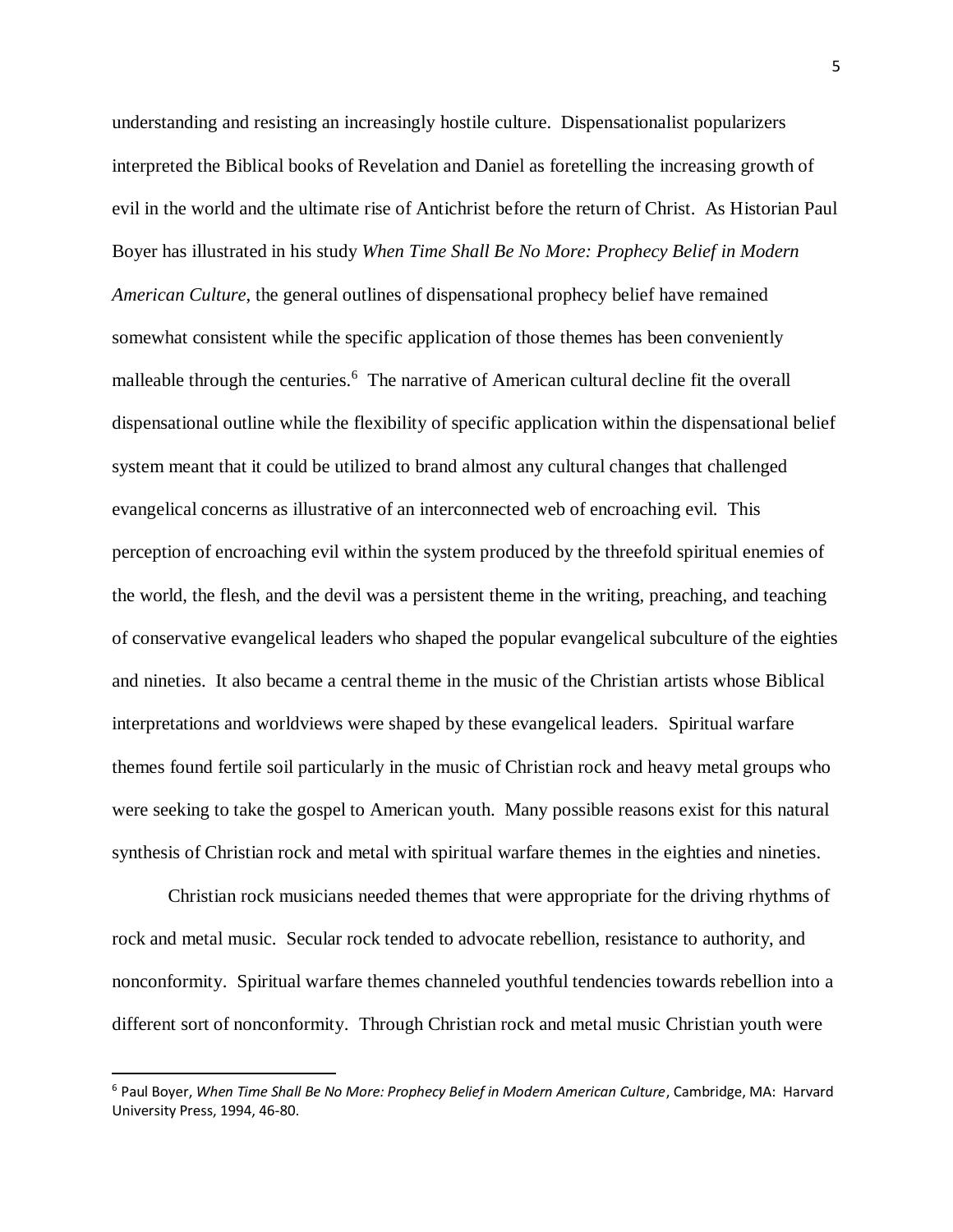encouraged to rebel against conformity, but the system they were resisting was the spiritually corrupt world of mainstream culture. Petra's 1985 album *Beat the System* featured a young man standing before a wall of television screens. A light is emanating from the TV sets as the man shields his eyes. The title track includes the lines "Being swept downstream, going against the flow seems like such a dream." In the end, the band proscribes that Christian youth "face the heat, dare to beat the system."<sup>7</sup> Former nightclub singer Carman Licciardello, whose varied musical style defied any standard categorization, adopted aggressive guitar riffs in his song "God's Got An Army" from the *Revival in the Land* (1989) album. Carman proclaimed that "God's got an army, not afraid to fight, soldiers of the cross and children of the light." This Christian army was composed of "warriors of righteousness with healing in their hands."<sup>8</sup> Christian youth, while still being nonconformists in relation to mainstream culture, belonged in a spiritual army with passion and purpose.

Militaristic language like that incorporated by Carman in "God's Got an Army" would have been considered in poor taste even in a symbolic spiritual sense during the sixties and seventies era of social unrest and the Vietnam War. In the Reagan eighties, renewed cold war engagement and a culture that celebrated peace through military strength provided a congenial context for spiritual warfare themes. In a world of Rambo, Chuck Norris, and G. I. Joe, Carman's depiction of the struggle between God and Satan as a cosmic boxing match in "The Champion" seemed to fit the tenor of the times well.<sup>9</sup> Stryper, easily the Christian rock band that enjoyed the most mainstream success in the eighties, titled their second album *Soldiers Under Command*. *Soldiers Under Command* was released in 1985 and featured the band clad in bumble

<sup>7</sup> Petra, *Beat the System*, Star Song, 1985.

<sup>8</sup> Carman, *Revival in the Land*, Dayspring, 1989.

<sup>9</sup> Carman, *The Champion*, Dayspring, 1985.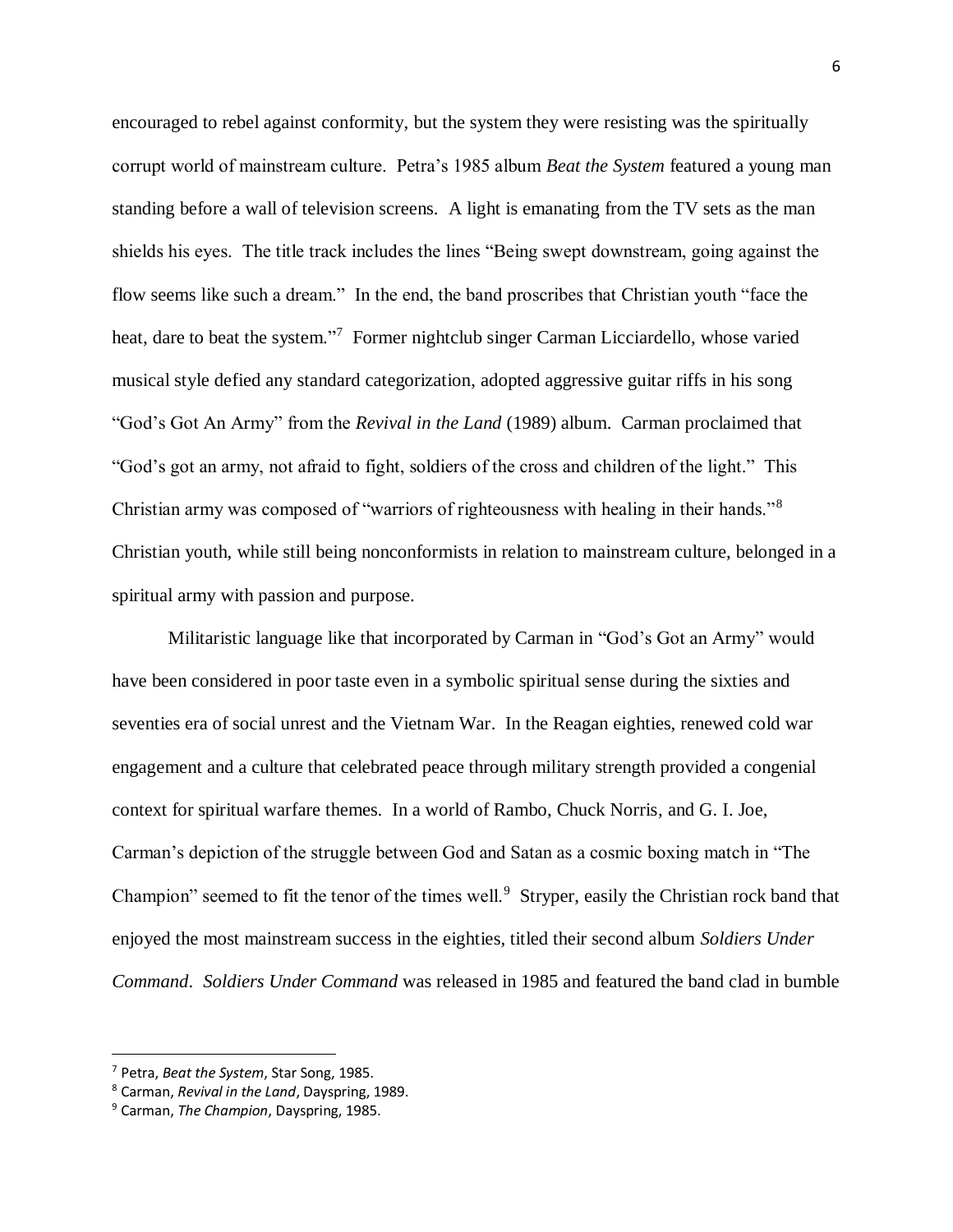bee patterned spandex leaning on a military style vehicle shaded in similar tones.<sup>10</sup> Eddie DeGarmo and Dana Key featured the triumphalist theme of military victory as an inspiration to overcome daily spiritual struggles in their 1985 song "Destined to Win," part of a curious album entitled *Captian Sozo and the Charge of the Light Brigade*. As a commentary on eighties spiritual warfare theology, *Captain Sozo* was akin to a sanctified musical version of Peter Seller's classic film *Dr. Stangelove* (1964) except that none of the irony in *Sozo* was intentional. The album contained other songs with spiritual warfare lyrics including "Charge of the Light Brigade" and "Rise Up." "Destined to Win" reminded evangelical Christians that "there is a king who leads his people to victory."<sup>11</sup>

DeGarmo and Key had already created cultural waves the year before with the video for their song "Six, Six, Six" from their 1984 release *Communication*. "Six, Six, Six" illustrates another way in which spiritual warfare themes in Christian music connected with eighties culture. Interest in the supernatural and Satanism, which had been rising in the sixties and seventies, reached a fever pitch by the mid-eighties. Slasher films had proliferated since John Carpenter's *Halloween* frightened audiences in 1978. Stories of tainted Halloween candy and satanic ritual murders frightened people across America. Geraldo Rivera devoted a televised primetime special to investigating Satanism in America.<sup>12</sup> Oklahoma City teen Sean Sellers seemed to confirm the fears of many Americans when he insisted that he murdered his parents in 1986 under the influence of demonic possession and after reading Anton Levay's *Satanic Bible*. 13

<sup>10</sup> Stryper, *Soldiers Under Command*, Enigma, 1985.

<sup>11</sup> DeGarmo and Key, *Captain Sozo and the Charge of the Light Brigade*, Power Discs, 1985.

<sup>12</sup> Philip Jenkins, *Decade of Nightmares: The End of the Sixties and the Making of Eighties America*, Oxford, UK: Oxford University Press, 2006.

<sup>13</sup> Michelle Green, "A Boy's Love of Satan Ends in Murder, a Death Sentence-and Grisly Memories," *People*, Vol. 26, No. 21, December 1, 1986,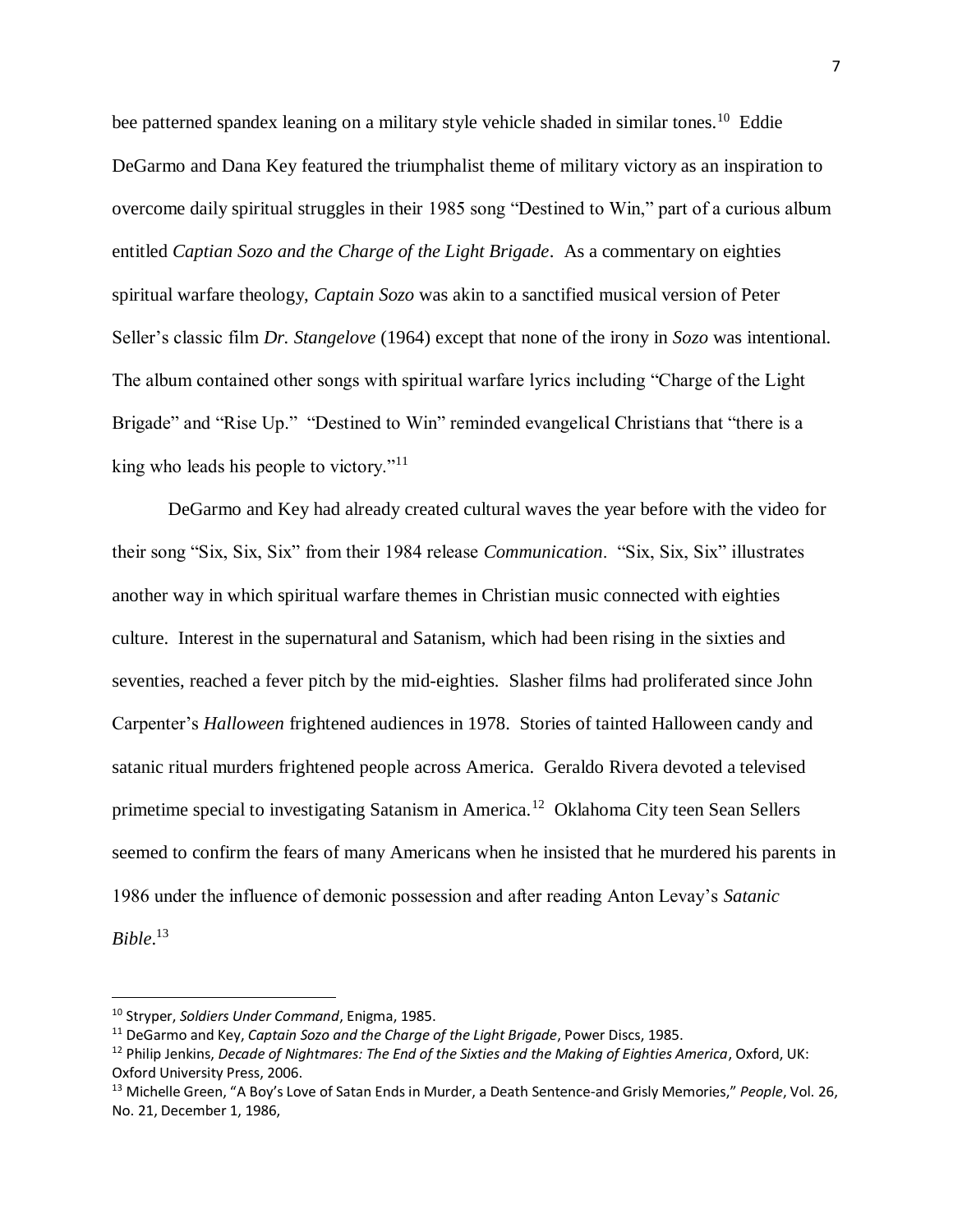Christian artists like DeGarmo and Key portrayed the specter of Satanic power with frightening imagery. "Six, Six, Six," based on the mysterious number of the beast in Revelation 12, featured a sinister Antichrist figure tempting a young person to compromise his values by joining him in his evil plans. When the youth asks his tormentor to explain himself, the figure, "smiled and told me Six, Six, Six." The video of the song featured a fiery end for the evil antagonist so graphic that it was refused an airing by MTV until the scene was edited.<sup>14</sup>

Christian musicians were possibly motivated in part to emphasize themes of spiritual warfare as a means of distinguishing themselves and their ministries as much as possible from negative associations with the artists they were imitating. Contemporary Christian artists were often under fire in the eighties from critics within the fold such as Louisiana charismatic Pastor Jimmy Swaggert, who criticized Christian rock musicians for compromising by using musical styles he believed to be inherently evil. Swaggert denounced Christian rock as the "new pornography," which was ironic given his later fondness for the old pornography.<sup>15</sup> Even a contemporary artist as tame as Amy Grant had to be careful about being associated with the powers of darkness. Grant's managers sued Marvel Comics in 1990 over what appeared to be an image from her greatest hits album, *The Collection*, placed in the background of the cover of *Dr. Strange: Sorcerer Supreme* issue #15. Marvel insisted that they had not used Grant's image, but Grant's legal team insisted that the association of Grant with a comic that emphasized sorcery might stigmatize Grant in the Christian community. The suit was settled out of court, and the settlement was sealed by a U. S. District Court in Tennessee. Attempts by Grant's managers to

<sup>&</sup>lt;sup>14</sup> DeGarmo and Key, "Six, Six, Six," Communication, Power Discs, 1984.

<sup>15</sup> Jason Bivens, *Religion of Fear: The Politics of Horror in Conservative Evangelicalism*, Oxford, UK: Oxford University Press, 2008.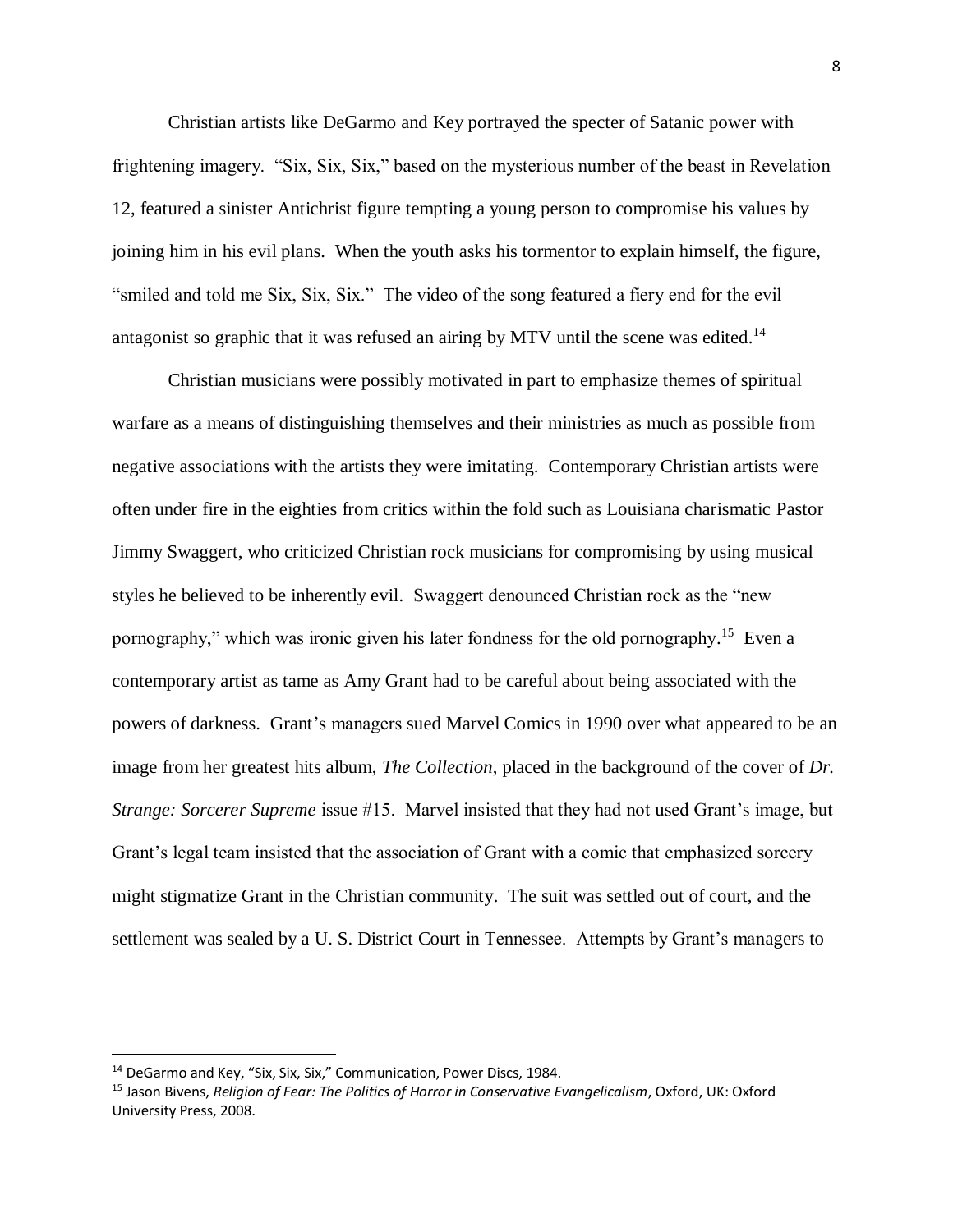stop the circulation of the comic only resulted in increased demand raising the price from the usual \$1.50 to \$7.00.<sup>16</sup>

If Grant had reason to be concerned about being associated with Satanic imagery, her colleagues who looked and sounded much more like Motley Crue or Black Sabbath needed to be sure that they flexed their spiritual warrior muscles. While Motley Crue decided to "Shout at the Devil" clad in make-up and pentagrams, the Christian band Stryper proclaimed *To Hell with the*  Devil in their 1986 album and title song.<sup>17</sup>

General admonitions to engage in spiritual warfare became more overtly political and concrete as the eighties gave way to the nineties. Petra and Carman joined forces to produce a song and video in 1992 entitled "Our Turn Now." The song began with the prayer often said by schoolchildren in public schools before the *Engle v. Vitale* decision overturned such devotional practices in public education. The video produced to accompany the song featured Carman and the members of Petra marching through a school with a cadre of Christian youth prepared to take their schools back for Christ. The thundering lyrics proclaimed, "World, you had your turn at bat, Now stand back and see, That It's Our Turn Now, Something's Gonna Change, Gonna Bind the Devil at Every Hand, By the Power of Jesus' Name."<sup>18</sup> The song reflected the influence of a Religious Right that had developed to the extent by the early nineties that subtlety or vagueness was no longer necessary in launching appeals to Christian youth. "Our Turn Now" openly named "free love, gay rights, no absolutes, abortion on demand" as the moral symptoms of Satanic influence. While Petra's focus on spiritual warfare waned by the mid-nineties, Carman

<sup>16</sup> "Amy Grant Meets Dr. Strange," *Christianity Today*, Vol. 4, Issue 9, June 18, 1990, p. 68.

<sup>17</sup> Stryper, *To Hell With the Devil*, Enigma Records, 1986.

<sup>18</sup> Carman, "It's Our Turn Now," *Addicted to Jesus*, Sparrow, 1991.